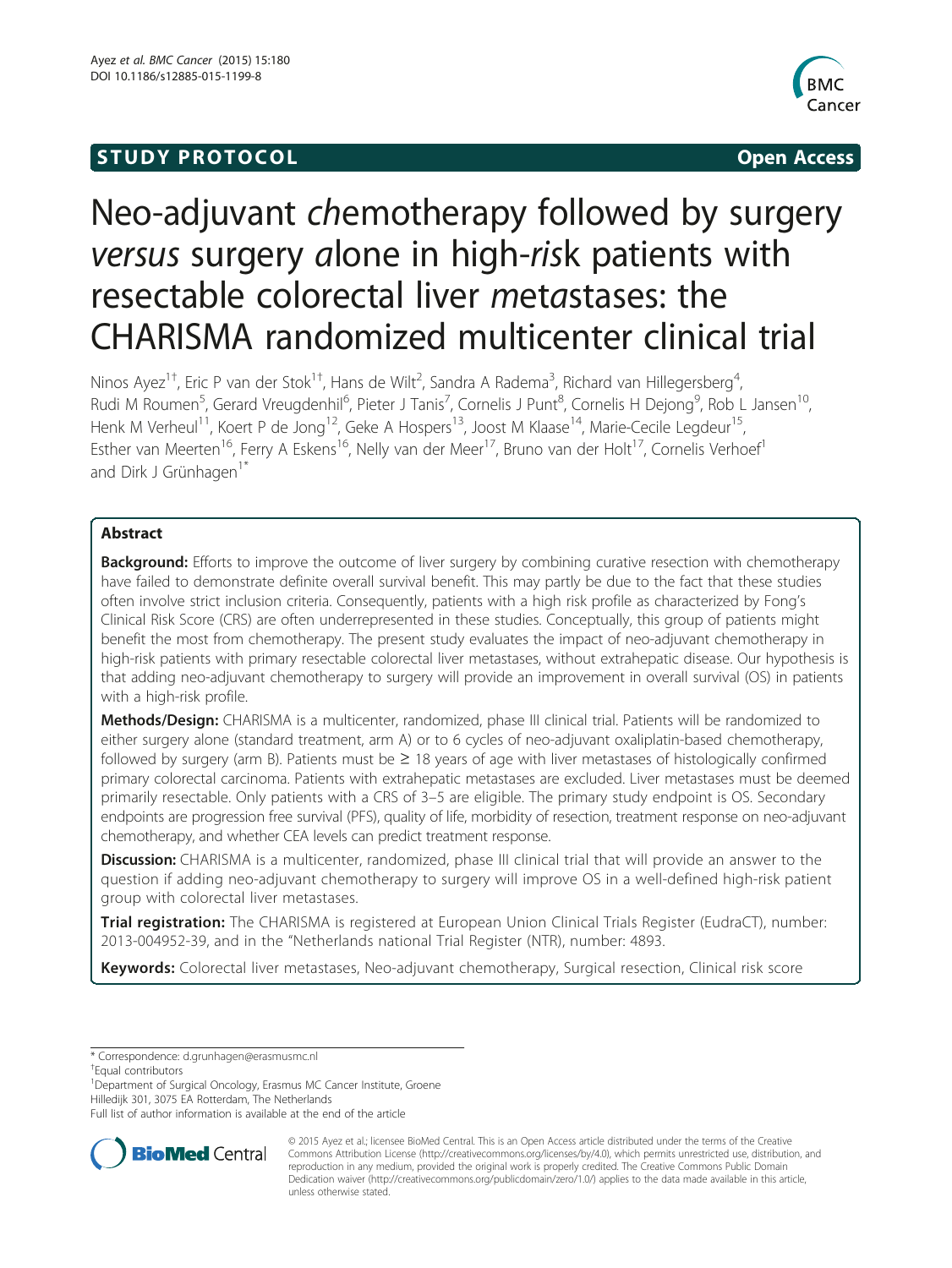#### Background

#### Colorectal liver metastases: surgical treatment

Colorectal cancer (CRC) is one of the leading causes of cancer death. It is in the top 3 most commonly diagnosed cancers, with over 1.2 million new cases and over 600,000 deaths estimated to have occurred in 2008 worldwide [\[1](#page-5-0)]. In approximately 20% of patients distant metastases are present at time of diagnosis [\[2\]](#page-5-0). The liver is the most common metastatic site. Approximately 50% of patients with early-stage disease will eventually develop colorectal liver metastases (CRLM) [\[3,4](#page-5-0)].

When metastases of CRC patients are restricted to the liver, possible curative treatment can be obtained by surgical resection. Complete surgical resection of CRLM improves 5-year survival rates to around 35-60% in selected patients [\[5](#page-5-0)-[8](#page-5-0)]. However in only 10-20% of patients surgical resection of CRLM is feasible. Although surgery for CRLM provides the only potential for cure, cancer relapse is a common phenomenon, with a recurrence rate of up to 50% in the first 2 years after surgery [\[9](#page-5-0)].

#### Chemotherapy for colorectal liver metastases

Initially, systemic treatment with 5-fluoruracil based regimens was standard of care in CRLM, improving OS from 6 to 10–12 months. The development of chemotherapeutic agents such as oxaliplatin and irinotecan has subsequently improved OS to a median of up to 24 months. Sequential treatment with all available cytotoxic agents, as well as the introduction of Epidermal Growth Factor receptor (EGFR) and Vascular Endothelial Growth Factor (VEGF) binding monoclonal antibodies have further increased overall survival [[10-13\]](#page-5-0).

The high relapse rate after curative resection of CRLM, and the efficacy of modern systemic treatment in the metastatic setting, have prompted investigators to perform numerous studies to evaluate the potential role of systemic chemotherapy combined with liver resection. The purpose of both adjuvant and neo-adjuvant chemotherapy is to treat microscopic disease that is not addressed by surgery. This microscopic disease may be promoting the high relapse rate that is observed after liver surgery [[9\]](#page-5-0). Notably, current literature suggests that timing of additional chemotherapy (adjuvant vs. neo-adjuvant) seems to have no influence on outcome [[14\]](#page-5-0). The role of perioperative chemotherapy in case of resectable CRLM was established in a randomized controlled trial [[15](#page-5-0)]. In the mature OS analysis of this trial there was no significant effect on OS after a median follow up of 7 years [\[16](#page-5-0)].

#### Stratification by clinical risk score

In the past, several clinical risk scores for the outcome of patients with CRLM have been published [\[7,17](#page-5-0)-[25\]](#page-5-0). In 1999, Fong et al. described the most widely used CRS [[19\]](#page-5-0). This prognostic scoring system has been verified by independent investigators [[26\]](#page-5-0). Several authors have proposed the concept of stratification by CRS in relation to the effects of a multimodal treatment strategy on OS. These authors suggest that patients with a high risk score have a worse prognosis and might therefore benefit more from chemotherapy compared to patients with a low risk score [[27-29](#page-6-0)].

These findings have prompted others and ourselves to retrospectively evaluate data on patients who have undergone liver resection for CRLM in the last decade with and without chemotherapy, stratified by CRS according to the Fong-criteria [[30](#page-6-0),[31](#page-6-0)].

As described earlier, efforts to improve outcome of liver surgery by combining the resection with chemotherapy have failed to demonstrate definite OS benefit. This may partly be due to the fact that these studies often involve strict study protocol inclusion criteria. Consequently, patients with a high clinical risk score which might benefit the most from chemotherapy - are often underrepresented in these studies. Since genuine survival benefit has not yet been demonstrated, could this low impact of chemotherapy on survival then be explained by the relatively low risk profile of the patients included in these trials?

#### Study aim and hypothesis

The CHARISMA randomized clinical trial will evaluate the effect on OS of neo-adjuvant chemotherapy in patients with primary resectable CRLM and a CRS (Fong) of 3–5, thereby bearing a poor prognosis. The primary aim of this study is to compare OS in patients with resectable liver metastases randomized for treatment with chemotherapy, consisting of capecitabine and oxaliplatin (XELOX), followed by surgery versus surgery alone.

We hypothesize that neo-adjuvant chemotherapy will provide an improvement in OS in this high-risk patient group. Secondary endpoints in this study will be progression free survival (PFS), quality of life as assessed by QLQ-30 and MFI questionnaires, response to chemotherapy, morbidity of surgery and resection rate, and whether carcinoembryonic antigen (CEA) can predict for treatment response, PFS, and OS.

#### Methods/Design

Patients with CRLM and a high CRS will be evaluated for inclusion by the local multidisciplinary team meeting. In this meeting, at least two surgeons with expertise in liver surgery should be present. In case of doubt, the imaging can be sent to a central expert panel. Patients are eligible for randomization if, in the opinion of a local expert panel, radical resection of the CRLM (R0-resection) is feasible.

Patients will be randomized 1:1 to either (Figure [1\)](#page-2-0):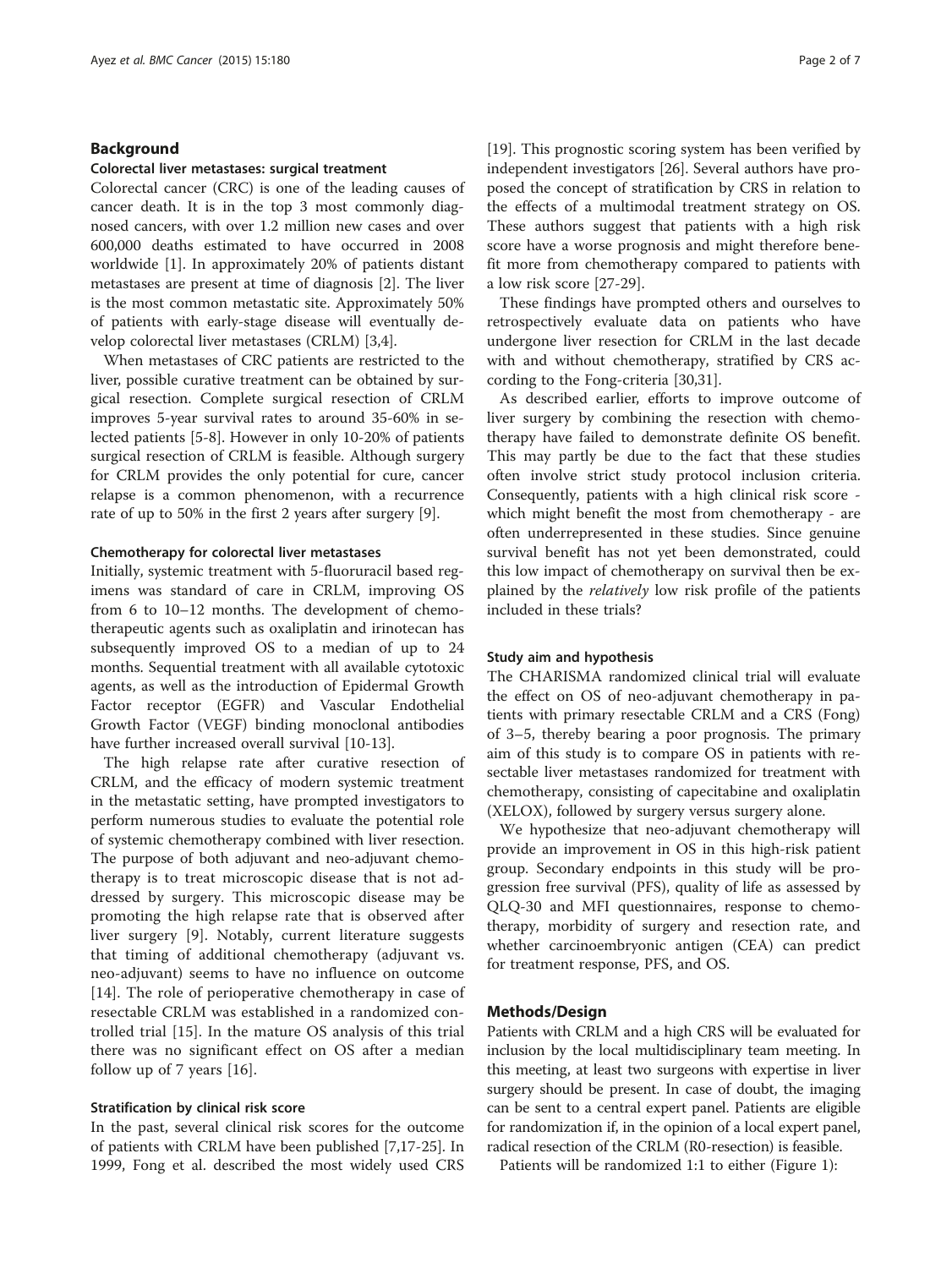<span id="page-2-0"></span>

- $\bullet$  Arm A:
- Surgery of the liver metastases
- Arm B: Neo-adjuvant oxaliplatin-based chemotherapy

followed by surgery of the liver metastases

## Study population

#### Inclusion criteria

Age ≥ 18 years, ECOG performance status 0–1. Histologically confirmed primary colorectal carcinoma. Radiological confirmed and primary resectable CRLM. CRS of 3–5 (Fong). Adequate bone marrow, liver and renal functions.

Before any study related procedure will be pursued, written informed consent must be given according to ICH/GCP and national/local regulations.

#### Exclusion criteria

Adjuvant chemotherapy for colorectal carcinoma given < 6 months prior to detection of the liver metastases. Prior non colorectal malignancies, except for basal or squamous cell carcinoma of the skin, or patients with carcinoma in situ of the cervix. Extrahepatic colorectal metastases.

Locally advanced rectal cancer in situ requiring longcourse pre-operative chemoradiotherapy. Major surgical procedures < 4 weeks prior to randomization. Pregnancy. History of psychiatric disability. Clinically significant cardiovascular disease. Uncontrolled hypertension. Lack of physical integrity of the upper gastro-intestinal tract, malabsorption syndrome, or inability to take oral medication. Known peripheral neuropathy. Organ allografts requiring immunosuppressive therapy. Serious, non-healing wound, ulcer, or bone fracture. Current or recent use of full-dose oral anticoagulants or thrombolytic agents for therapeutic purposes. Chronic treatment with corticosteroids. Serious intercurrent infections. Current or recent treatment with another investigational drug or participation in another investigational study. Psychological, familial, sociological or geographical conditions hampering compliance to the study protocol and follow-up schedule.

### Assessment of operability

All patients have to be screened by their treating surgeon for fitness to undergo liver surgery. In case of doubt, formal anesthetic assessment is mandatory prior to randomization.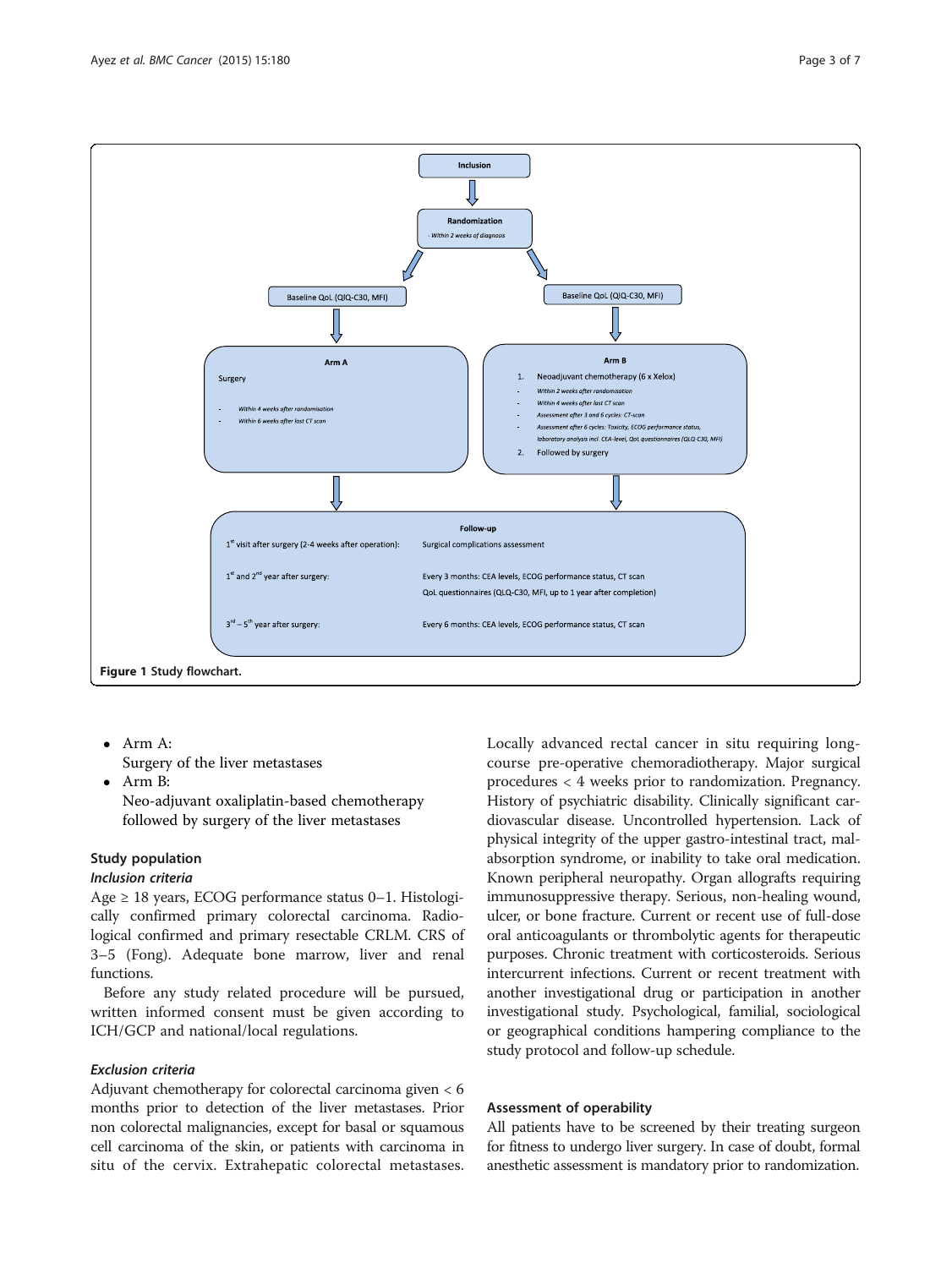#### Assessment of resectability

Prior to resection of the CRLM, an expert panel must review imaging of patients enrolled in this study in order to determine resectability. Resectability is defined as the possibility to achieve R0 resection. The liver remnant should comprise a portal vein, a hepatic artery, and a bile duct, one of the three main hepatic veins. The liver remnant should have sufficient liver function and 2 segments free of metastases at the time of resection.

If these prerequisites cannot be met, radiofrequency ablation (RFA) is allowed to obtain resectability. However, RFA may only be used in combination with liver resection if the number of lesions to be treated with RFA does not exceed 3 and the largest diameter of these lesions is less than 3 cm.

#### Therapeutic regimen of patients Arm A

Patients should preferably be randomized within 2 weeks of the definitive diagnosis of CRLM. Patients allocated to Arm A should preferably have their surgery within 4 weeks after randomization and within 6 weeks after the last CT scan. Adjuvant chemotherapy after R0 resection is not allowed. Protocol therapy ends following the liver resection.

#### Therapeutic regimen of patients Arm B

Patients in Arm B will receive 6 cycles of XELOX. Oxaliplatin will be administered in a 130 mg/m<sup>2</sup> dose, Capecitabine in a 1000  $mg/m^2$  dose. Patients should preferably be randomized within 2 weeks of the definitive diagnosis of CRLM. Patients allocated to Arm B should start neo-adjuvant chemotherapy preferably within 2 weeks after randomization and within 4 weeks after the last CT scan. Treatment evaluation will occur after the 3<sup>rd</sup> and 6<sup>th</sup> chemotherapy cycle. In the case of progressive disease (PD) after the  $3<sup>rd</sup>$  cycle, a resectability check will take place. If patients remained resectable, they will be planned for surgery within 4–6 weeks after completion of the 4<sup>th</sup> cycle. If patients are assessed to be irresectable, they will go off study protocol, but will be analyzed according to intention to treat principle.

After the last day of chemotherapy exposure, resection should take place at least 4 weeks, but at maximum 6 weeks later. Treatment evaluation can take place according to local hospital procedures, but should at least consist of a CT scan of the thorax/abdomen and CEA level. Adjuvant chemotherapy after R0 resection is not allowed. Protocol therapy ends following the liver resection.

#### Endpoint

#### Primary endpoint

Primary endpoint of the study will be OS, calculated from the date of randomization to the date of death of the patient, from any cause. Patients still alive at the date of last contact will be censored.

#### Secondary endpoints

PFS will be defined from the date of randomization to the first event defined as local/distant recurrence or progression or death from any cause.

#### Criteria of evaluation

Progressive or recurrent disease can be detected by imaging modalities (e.g. CT scan). A rise in serum tumor marker (e.g. CEA) is insufficient. In case of doubt, histological biopsy can provide definitive proof of progression/ recurrence. Response to neo-adjuvant chemotherapy will be evaluated by CT scan using RECIST 1.1 criteria [[32](#page-6-0)]. To evaluate the well-being of patients the European Organization for Research and Treatment of Cancer Quality of Life questionnaire (EORTC QoL) will be used. The EORTC QLQ-C30 is generally used to assess QoL of cancer patients; additionally the Multifactorial Fatigue Index (MFI) will be used. Toxicity will be graded according to the Common Terminology Criteria for Adverse Events (CTCAE) version 4.0. Surgical complications will be defined according to the standard classification of surgical complications [\[33\]](#page-6-0). Postoperative mortality will be defined as any death during hospitalization or within 30 days from surgery. Complication and post-operative mortality rates will be securely monitored and documented.

#### Statistical considerations

#### Sample size and accrual

On the basis of retrospective data, we expect the hazard ratio (HR) for arm B to be 0.60. For the detection of a HR of 0.60 for the chemotherapy arm and with an expected 5-year OS of 25% in arm A, with two-sided significance level  $\alpha = 0.05$  and power 1 - β = 0.8, 126 deaths have to be reported before the final analysis will take place. This number of events is expected to be reached after the recruitment of 224 patients with an average accrual rate of 56 patients per year, and an additional follow up of 2 years. A  $HR = 0.60$  corresponds to an increase of 5-year OS of 43% in arm B.

#### Randomization

Eligible patients should be registered after written informed consent and before start of treatment (based on inclusion/exclusion criteria). Patients will be randomized for surgery versus neo-adjuvant chemotherapy followed by surgery in a 1:1 design. During randomization patients will be stratified by center, CRS score and status of primary tumor (still in situ vs. resected) with a minimization procedure, ensuring balance within each stratum and overall balance.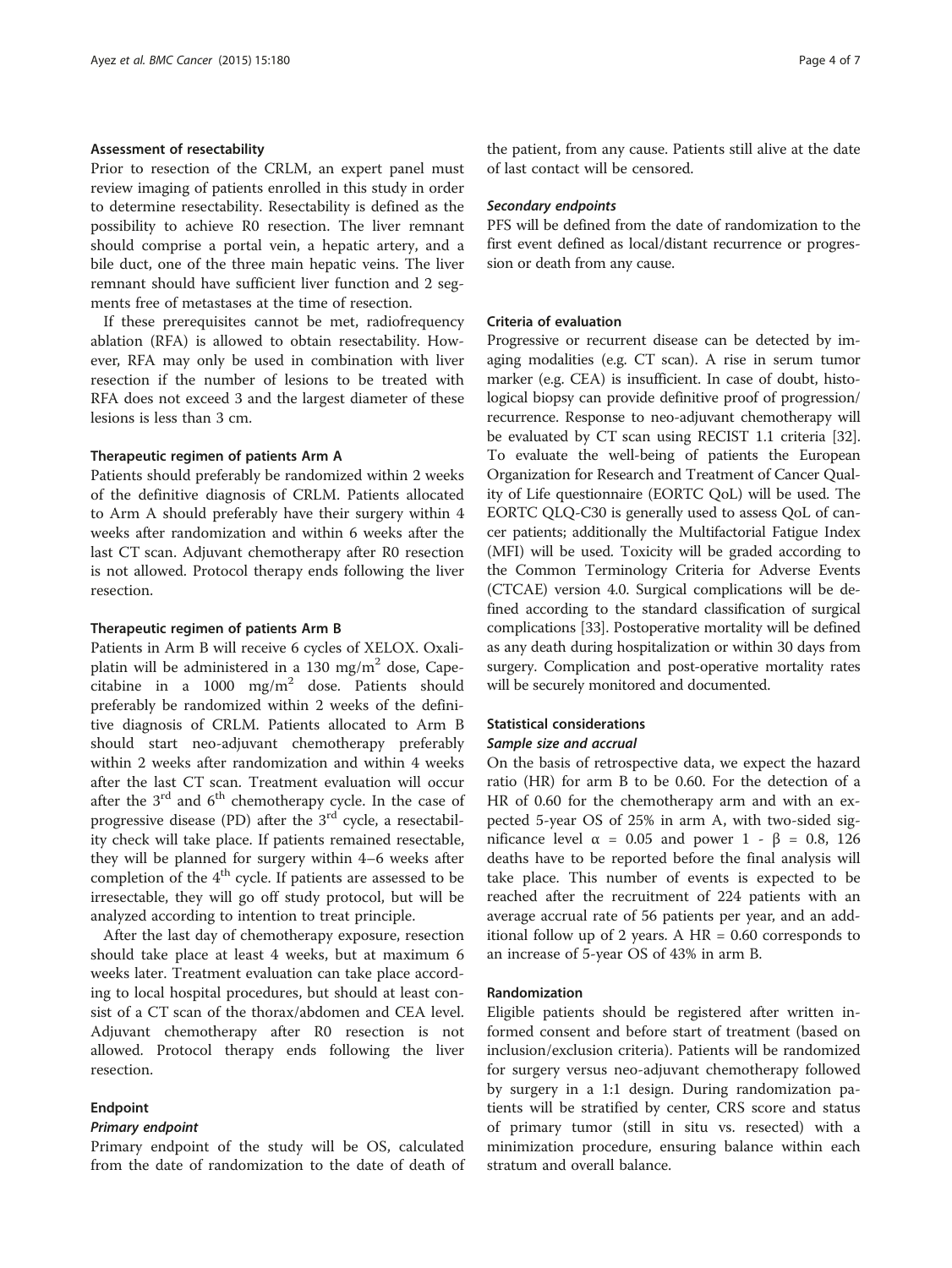#### Statistical analysis plan

The main analysis addressing the primary endpoint is planned after 126 events. No interim analysis is planned.

#### Ethics

The study has ethical approval from the Erasmus MC medical-ethical committee. The study will be conducted in accordance with the ethical principles of the Declaration of Helsinki, the ICH-GCP Guidelines, the EU Clinical Trial Directive (2001/20/EG), and applicable regulatory requirements. The local investigator is responsible for the proper conduct of the study at the study site.

#### **Discussion**

Currently, multimodal treatment is not incorporated in the standard of care for primary resectable colorectal liver metastases. To date, no definite evidence exists favoring administration of (neo) adjuvant chemotherapy in CRLM in addition to surgery. Considering the retrospective observations that pre-selection of patients by clinical prognostic characteristics may define a patient population expected to benefit from chemotherapy, CRS stratification provides the base for this randomized controlled trial.

Preceding studies of peri-operative chemotherapy combined with liver surgery often engaged strict study protocol inclusion criteria. Consequently, patients with a high CRS - which might benefit the most from chemotherapy - are often underrepresented in these studies. Possibly, this low impact of chemotherapy on survival could be explained by the relatively low risk profile of the patients included in these trials. Recently, two reports on patients with relatively low risk for recurrence have been published. Adam et al. performed an analysis of the LiverMetSurvey database on patients with solitary, metachronous, primarily resectable metastases. These patients have particularly favorable tumor biology and a low CRS. The authors concluded that these patients do not benefit from preoperative chemotherapy [[34](#page-6-0)]. A recent systematic review of the literature by Lehmann et al. concludes that routine use of neo-adjuvant chemotherapy for patients with clearly resectable lesions limited to the liver is not recommended due to a lack of benefit on survival [[35](#page-6-0)].

As mentioned before, several authors have proposed the concept of stratification by CRS with regard to the effects of systemic therapy. Tomlinson et al. demonstrated on actual 10-year survivors of liver surgery for CRLM that patients with a low CRS had a cure rate of 21% and that patients with a high CRS had a cure rate of 10% [[27](#page-6-0)]. They suggest that this finding may be used to identify patients who might benefit from neoadjuvant chemotherapy [\[27](#page-6-0)]. In a large, non-randomized

study by Parks et al., adjuvant therapy did seem to improve OS [[28\]](#page-6-0). In this study, patients with a high CRS had more benefit from adjuvant therapy than patients with a low CRS, again suggesting a role for CRS when considering chemotherapy.

These reports have stimulated others and our own unit to retrospectively evaluate data on patients that underwent liver resection for CRLM in the last decade with and without chemotherapy, stratified by CRS according to the Fong-criteria [[19\]](#page-5-0). Rahbari et al. have evaluated the role of adjuvant chemotherapy in a cohort of 316 patients, of whom 43% were high-risk according to the "Memorial Sloan-Kettering Cancer Center CRS" (CRS > 2). They found that adjuvant chemotherapy had a profound impact on OS in the high-risk population  $(HR = 0.40)$ , whereas in low-risk patients  $HR = 0.90$ [[31\]](#page-6-0). In a recent manuscript by Hirokawa et al. similar results are described with de use of adjuvant chemotherapy [\[36\]](#page-6-0). In our population of patients that underwent resection for CRLM in Rotterdam ( $N = 365$ ), we have focused on neo-adjuvant chemotherapy. In this study, a pronounced improvement in OS was found in high-risk patients receiving neo-adjuvant chemotherapy versus no chemotherapy (median  $67$  months vs. 33 months,  $HR =$ 0.55 [95% CI 0.35-0.84], p = 0.006). This difference was absent in the low-risk group (median 65 months vs. 56 months, HR = 0.89 [95% CI 0.57-1.40], p = 0.62) [\[30](#page-6-0)]. Notably, these studies were retrospective and nonrandomized. The sample size calculation of the present study is based on these retrospective data.

In a recent editorial by Jarnagin et al. it is suggested that future trials should strongly consider stratification by some scoring system [\[29](#page-6-0)], given the results of the retrospective studies as mentioned above. Our study will evaluate patients with resectable CRLM without extra hepatic disease and a CRS of 3–5 thereby bearing a poor prognosis. The primary aim of this study is to compare OS rates of patients with resectable liver metastases randomized for treatment with chemotherapy consisting of capecitabine and oxaliplatin (XELOX) followed by surgery, versus surgery alone. We hypothesize that adding neo-adjuvant chemotherapy to surgical resection of CRLM will provide an improvement in OS in patients with a high-risk profile. As secondary objectives we will study PFS, quality of life, treatment response on neoadjuvant chemotherapy, morbidity of surgery and resection rate, and whether CEA can predict for treatment response, PFS, and OS.

#### Abbreviations

CEA: Carcinoembryonic antigen; CRC: Colorectal cancer; CRLM: Colorectal liver metastases; CRS: Clinical risk score; ECOG: Eastern cooperative oncology group; OS: Overall survival; PFS: Progression free survival; RCT: Randomized controlled trial; RFA: Radiofrequency ablation; XELOX: Chemotherapy consisting of capecitabine and oxaliplatin.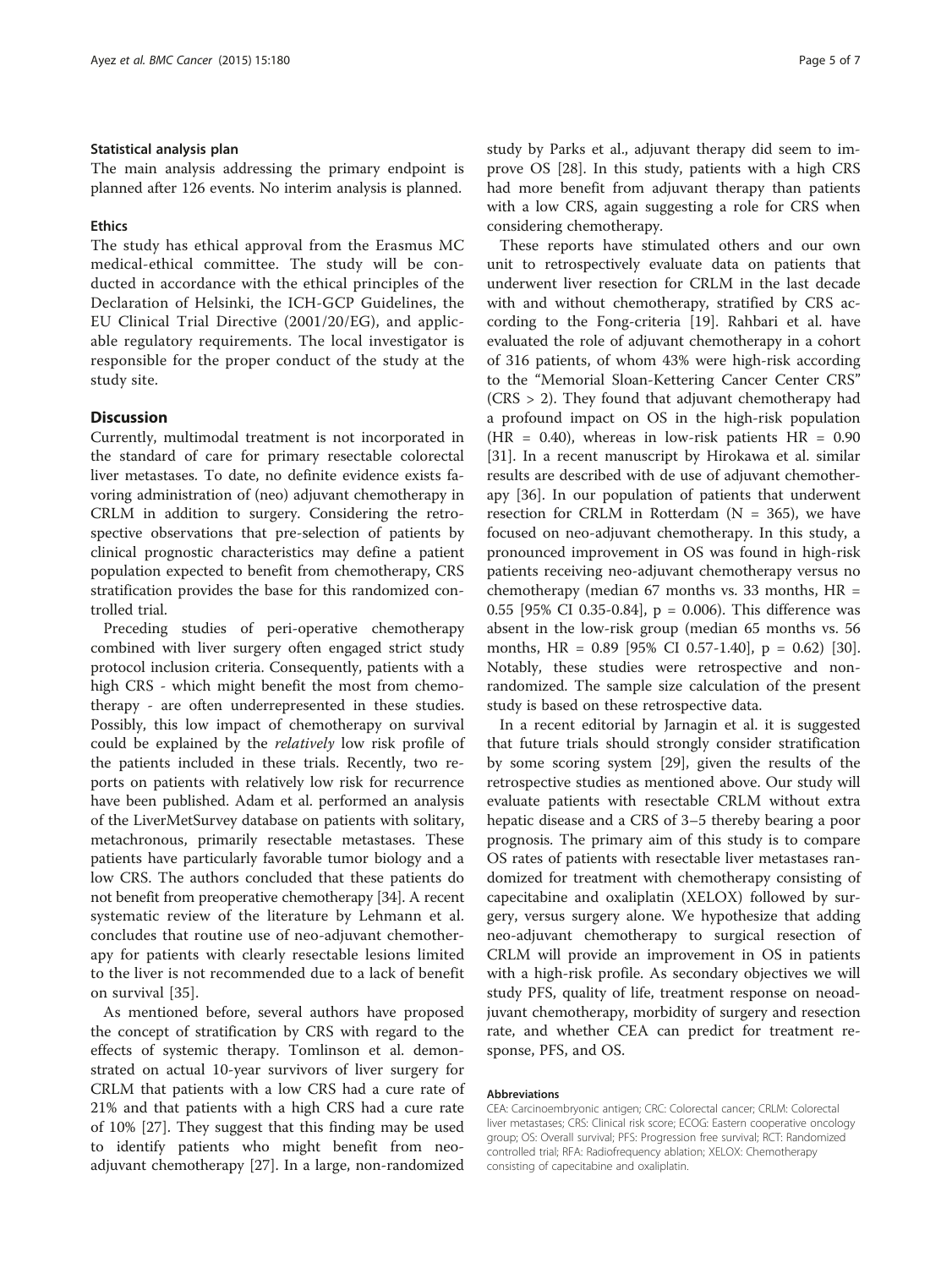#### <span id="page-5-0"></span>Competing interests

The authors declare that they have no competing interests.

#### Authors' contributions

DG, the principal investigator on the CHARISMA trial, is extensively involved with the CHARISMA study concept and design. CV, head of department, sponsor, co-principal investigator, and DG are involved in supervising the study; critically revising the study protocol manuscript. NA, ES, co-investigators on the CHARISMA trial, are involved in drafting and critically revising the study protocol manuscript; provide administrative and technical support. NvdM, trial manager of the CHARISMA trial, was involved in the revision of the protocol. BvdH, trial statistician, was involved in the study design and protocol revision. JW, SR, RH, RR, GV, PT, CP, CD, RJ, HV, KJ, GH, JK, ML, EM, FS, are members of the writing committee. All authors read and approved the final manuscript.

#### Acknowledgements

The outline of this trial was developed at the EORTC course Methods in Clinical Cancer Research, Flims, Switzerland, June 2012. This study is funded by the Dutch Cancer Society.

#### Author details

<sup>1</sup>Department of Surgical Oncology, Erasmus MC Cancer Institute, Groene Hilledijk 301, 3075 EA Rotterdam, The Netherlands. <sup>2</sup>Department of Surgical Oncology, Radboud University, Nijmegen Medical Center, Nijmegen, The Netherlands. <sup>3</sup>Department of Medical Oncology, Radboud University, Nijmegen Medical Center, Nijmegen, The Netherlands. <sup>4</sup> Department of Surgery, University Medical Center Utrecht, Utrecht, The Netherlands. 5 Department of Surgery, Máxima Medical Center, Veldhoven, The Netherlands. <sup>6</sup>Department of Medical Oncology, Máxima Medical Center, Veldhoven, The Netherlands. <sup>7</sup>Department of Surgery, Academic Medical Center, Amsterdam, The Netherlands. <sup>8</sup>Department of Medical Oncology, Academic Medical Center, Amsterdam, The Netherlands. <sup>9</sup>Department of Surgery, Maastricht University Medical Center, Maastricht, The Netherlands.<br><sup>10</sup>Department of Medical Oncology, Maastricht University Medical Center, Maastricht, The Netherlands. <sup>11</sup>Department of Medical Oncology, VU University Medical Center, Amsterdam, The Netherlands. <sup>12</sup>Division of Hepato-Pancreato-Biliary Surgery and Liver Transplantation, Department of Surgery, University Medical Center Groningen, University of Groningen, Groningen, The Netherlands. 13Department of Medical Oncology, University Medical Center Groningen, Groningen, The Netherlands. <sup>14</sup>Department of Surgery, Medisch Spectrum Twente, Enschede, The Netherlands. <sup>15</sup>Department of Internal Medicine, Medisch Spectrum Twente, Enschede, The Netherlands. <sup>16</sup>Department of Medical Oncology, Erasmus MC Cancer Institute, Rotterdam, The Netherlands. 17Clinical Trial Center, Erasmus MC Cancer Institute, Rotterdam, The Netherlands.

#### Received: 28 August 2014 Accepted: 17 March 2015 Published online: 26 March 2015

#### References

- Jemal A, Bray F, Center MM, Ferlay J, Ward E, Forman D. Global cancer statistics. CA Cancer J Clin. 2011;61(2):69–90.
- 2. van der Pool AE, Damhuis RA, Ijzermans JN, de Wilt JH, Eggermont AM, Kranse R, et al. Trends in incidence, treatment and survival of patients with stage IV colorectal cancer: a population-based series. Colorectal Dis. 2010;14(1):56–61.
- 3. Bengmark S, Hafstrom L. The natural history of primary and secondary malignant tumors of the liver. I. The prognosis for patients with hepatic metastases from colonic and rectal carcinoma by laparotomy. Cancer. 1969;23(1):198–202.
- 4. van der Pool AE, Lalmahomed ZS, de Wilt JH, Eggermont AM, Ijzermans JM, Verhoef C. Local treatment for recurrent colorectal hepatic metastases after partial hepatectomy. J Gastrointest Surg. 2009;13(5):890–5.
- Dols LF, Verhoef C, Eskens FA, Schouten O, Nonner J, Hop WC, et al. [Improvement of 5 year survival rate after liver resection for colorectal metastases between 1984–2006]. Ned Tijdschr Geneeskd. 2009;153 (11):490–5.
- 6. Primrose JN. Surgery for colorectal liver metastases. Br J Cancer. 2010;102 (9):1313–8.
- 7. Rees M, Tekkis PP, Welsh FK, O'Rourke T, John TG. Evaluation of long-term survival after hepatic resection for metastatic colorectal cancer: a multifactorial model of 929 patients. Ann Surg. 2008;247(1):125–35.
- 8. van der Pool AE, de Wilt JH, Lalmahomed ZS, Eggermont AM, Ijzermans JN, Verhoef C. Optimizing the outcome of surgery in patients with rectal cancer and synchronous liver metastases. Br J Surg. 2010;97(3):383–90.
- 9. Petrelli NJ. Perioperative or adjuvant therapy for resectable colorectal hepatic metastases. J Clin Oncol. 2008;26(30):4862–3.
- 10. Hurwitz H, Fehrenbacher L, Novotny W, Cartwright T, Hainsworth J, Heim W, et al. Bevacizumab plus irinotecan, fluorouracil, and leucovorin for metastatic colorectal cancer. N Engl J Med. 2004;350(23):2335–42.
- 11. Saltz LB, Clarke S, Diaz-Rubio E, Scheithauer W, Figer A, Wong R, et al. Bevacizumab in combination with oxaliplatin-based chemotherapy as first-line therapy in metastatic colorectal cancer: a randomized phase III study. J Clin Oncol. 2008;26(12):2013–9.
- 12. Van Cutsem E, Kohne CH, Hitre E, Zaluski J, Chang Chien CR, Makhson A, et al. Cetuximab and chemotherapy as initial treatment for metastatic colorectal cancer. N Engl J Med. 2009;360(14):1408–17.
- 13. Douillard JY, Siena S, Cassidy J, Tabernero J, Burkes R, Barugel M, et al. Randomized, phase III trial of panitumumab with infusional fluorouracil, leucovorin, and oxaliplatin (FOLFOX4) versus FOLFOX4 alone as first-line treatment in patients with previously untreated metastatic colorectal cancer: the PRIME study. J Clin Oncol. 2010;28(31):4697–705.
- 14. Araujo R, Gonen M, Allen P, Blumgart L, Dematteo R, Fong Y, et al. Comparison between perioperative and postoperative chemotherapy after potentially curative hepatic resection for metastatic colorectal cancer. Ann Surg Oncol. 2013;20(13):4312–21.
- 15. Nordlinger B, Sorbye H, Glimelius B, Poston GJ, Schlag PM, Rougier P, et al. Perioperative chemotherapy with FOLFOX4 and surgery versus surgery alone for resectable liver metastases from colorectal cancer (EORTC Intergroup trial 40983): a randomised controlled trial. Lancet. 2008;371 (9617):1007–16.
- 16. Nordlinger B, Sorbye H, Glimelius B, Poston GJ, Schlag PM, Rougier P, et al. Perioperative FOLFOX4 chemotherapy and surgery versus surgery alone for resectable liver metastases from colorectal cancer (EORTC 40983): long-term results of a randomised, controlled, phase 3 trial. Lancet Oncol. 2013;14 (12):1208–15.
- 17. Minagawa M, Yamamoto J, Kosuge T, Matsuyama Y, Miyagawa S, Makuuchi M. Simplified staging system for predicting the prognosis of patients with resectable liver metastasis: development and validation. Arch Surg. 2007;142(3):269–76. discussion 277.
- 18. Nordlinger B, Guiguet M, Vaillant JC, Balladur P, Boudjema K, Bachellier P, et al. Surgical resection of colorectal carcinoma metastases to the liver. A prognostic scoring system to improve case selection, based on 1568 patients. Association Francaise de Chirurgie. Cancer. 1996;77(7):1254–62.
- 19. Fong Y, Fortner J, Sun RL, Brennan MF, Blumgart LH. Clinical score for predicting recurrence after hepatic resection for metastatic colorectal cancer: analysis of 1001 consecutive cases. Ann Surg. 1999;230(3):309–18. discussion 318–321.
- 20. Iwatsuki S, Dvorchik I, Madariaga JR, Marsh JW, Dodson F, Bonham AC, et al. Hepatic resection for metastatic colorectal adenocarcinoma: a proposal of a prognostic scoring system. J Am Coll Surg. 1999;189(3):291–9.
- 21. Nagashima I, Takada T, Matsuda K, Adachi M, Nagawa H, Muto T, et al. A new scoring system to classify patients with colorectal liver metastases: proposal of criteria to select candidates for hepatic resection. J Hepatobiliary Pancreat Surg. 2004;11(2):79–83.
- 22. Konopke R, Kersting S, Distler M, Dietrich J, Gastmeier J, Heller A, et al. Prognostic factors and evaluation of a clinical score for predicting survival after resection of colorectal liver metastases. Liver Int. 2009;29(1):89–102.
- 23. Schindl M, Wigmore SJ, Currie EJ, Laengle F, Garden OJ. Prognostic scoring in colorectal cancer liver metastases: development and validation. Arch Surg. 2005;140(2):183–9.
- 24. Lise M, Bacchetti S, Da Pian P, Nitti D, Pilati P. Patterns of recurrence after resection of colorectal liver metastases: prediction by models of outcome analysis. World J Surg. 2001;25(5):638–44.
- 25. Ueno H, Mochizuki H, Hatsuse K, Hase K, Yamamoto T. Indicators for treatment strategies of colorectal liver metastases. Ann Surg. 2000;231 (1):59–66.
- 26. Mala T, Bohler G, Mathisen O, Bergan A, Soreide O. Hepatic resection for colorectal metastases: can preoperative scoring predict patient outcome? World J Surg. 2002;26(11):1348–53.